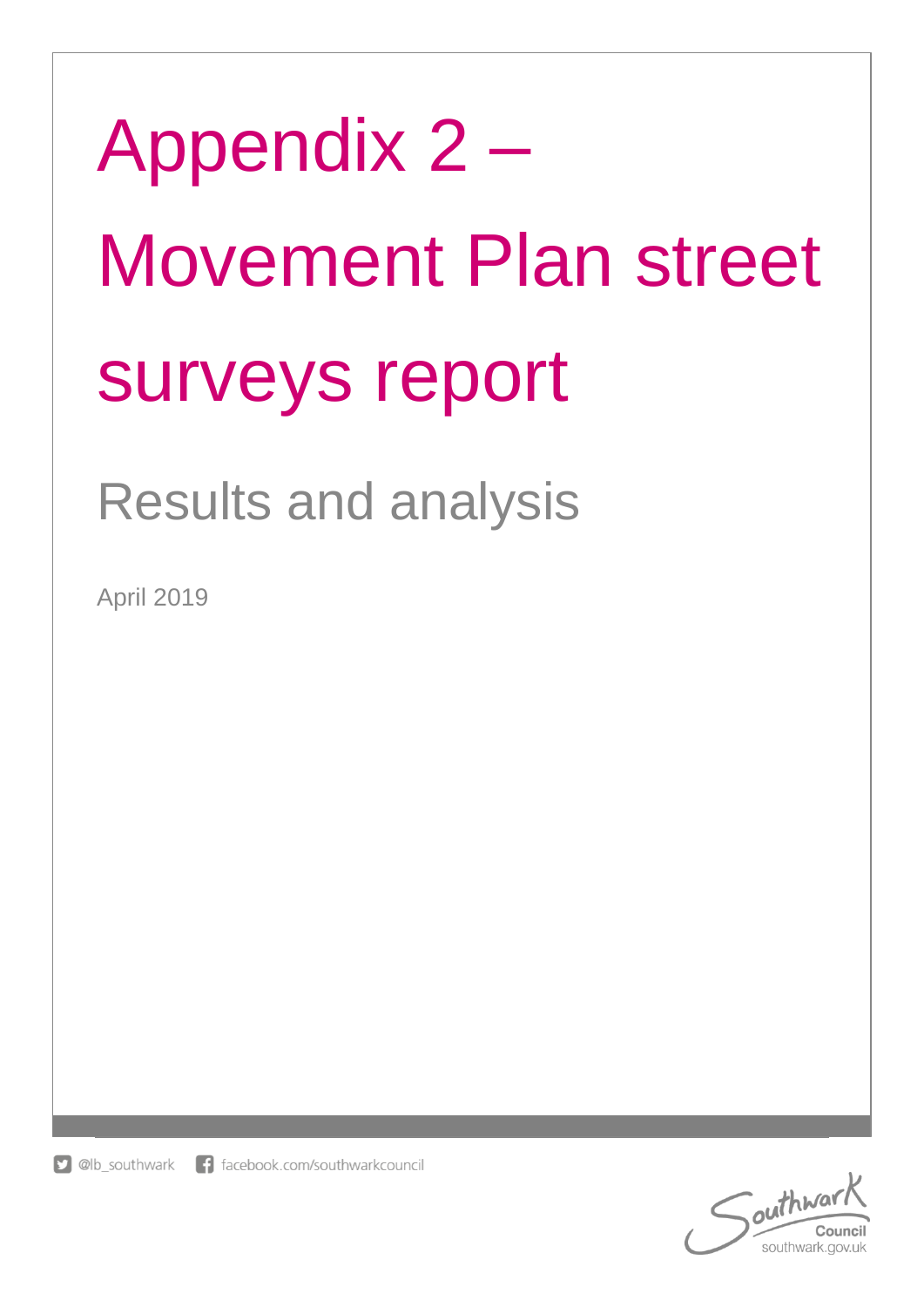### **Contents**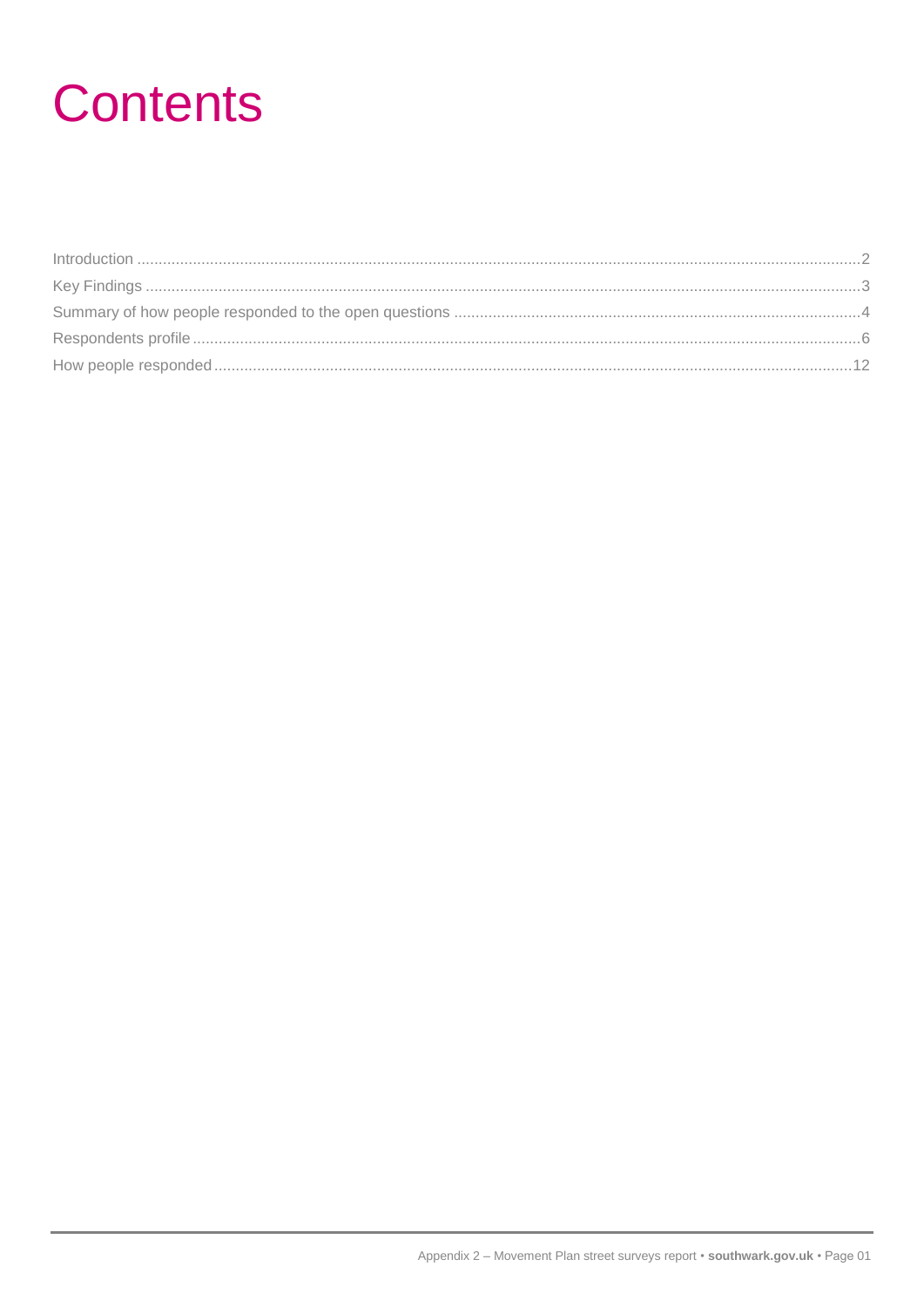# <span id="page-2-0"></span>Introduction

#### About the consultation

Street surveys where undertaken in January 2019 using a shortened version of the online survey. We reached 207 people in seven locations (libraries and leisure centres). We targeted areas and demographics which had a low response rate in the online hub survey. The survey locations were:

- Elephant & Castle Shopping Centre
- The Castle Leisure centre
- John Harvard Library
- Canada Water Library
- Camberwell Leisure Centre
- Camberwell Library
- Peckham Library

The Movement Plan consultation ran from November 2018 to February 2019.

Please contact [transport@southwark.gov.uk](mailto:transport@southwark.gov.uk) with any questions regarding the data and finding presented in this report.

#### Consultation report appendices

The consultation results are presented in one summary report and each activity is analysed in depth in each appendix. See below for full list of appendices.

Movement Plan Consultation Report – Summary Report

Appendix 1 – Consultation Hub Analysis

Appendix 2 – Street Surveys Analysis

Appendix 3 – Young Advisors Analysis

Appendix 4 – Over 65s Workshop Report

Appendix 5 – Stakeholder Responses Detailed Summary

Appendix 6 – Surveys Questionnaires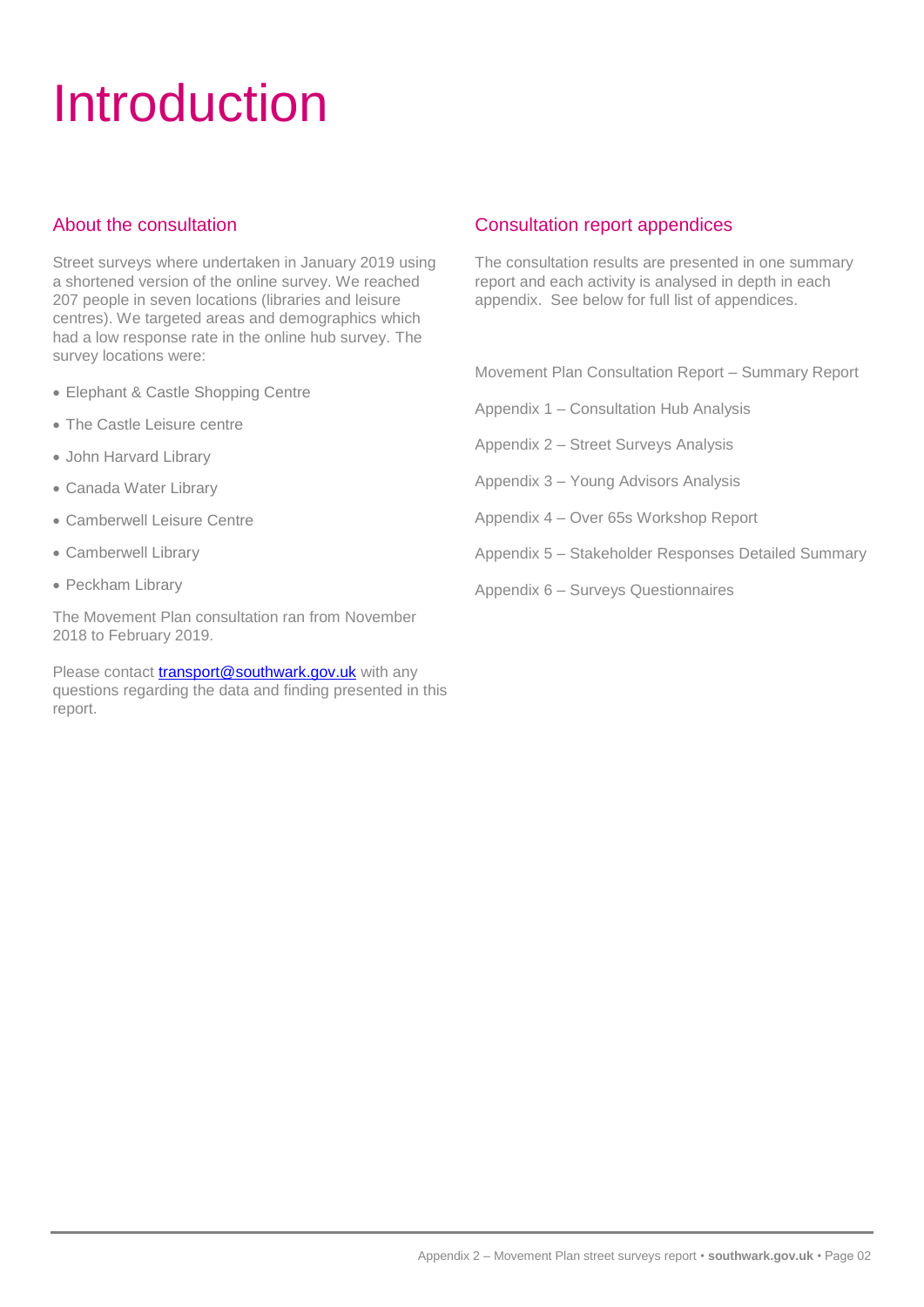# <span id="page-3-0"></span>Key Findings

#### Feel safe from crime

People said that to feel safe when on the streets is one of the key factors to increasing active travel. 14.5% of respondents said a fear of crime strongly influences how, when and where they choose to travel. Additionally, 34% said it partly influence their travel choices. It was also highlighted that more police presence and CCTV could improve feeling safe from crime.

According to 2014 -16 TfL City Planner data street crime is higher in many of the areas that were surveyed. This might have contributed to the emphasis on personal safety identified here.

#### Feeling safe from injury

People also highlighted to feel safe from injury and increased road safety as key factors to create a great journey experience and increase active travel. People defined safety measures as infrastructure such as wider and well maintained pavements, clear cycle routes and easy and safe pedestrian crossings.

Poor behaviours by all road users (drivers, cyclist and pedestrians) are also causing worries and insecurities. People say that mutual respect and shown care would make the environment feel safer

#### Something to see and enjoyable green public space

People highlighted things to see along the routes as something that could encourage and make walking more enjoyable.

In general, an interesting, green and peaceful environment was sought after. People said they would like routes that take you away from main roads and that are less stressful. For street to be clean well looked after was also mentioned as to something that would improve journey experience.

#### Infrastructure to support walking and cycling

Space to walk and cycle was desirable to encourage more active travel and contribute to a positive experience on the streets. Infrastructure to support this was defined as wider pavements, cycle routes and information and wayfinding about walking and cycling.

People also highlighted traffic reduction as something that would provide more space for walking and cycling as well as to improve feelings of safety and create a more enjoyable environment for people moving.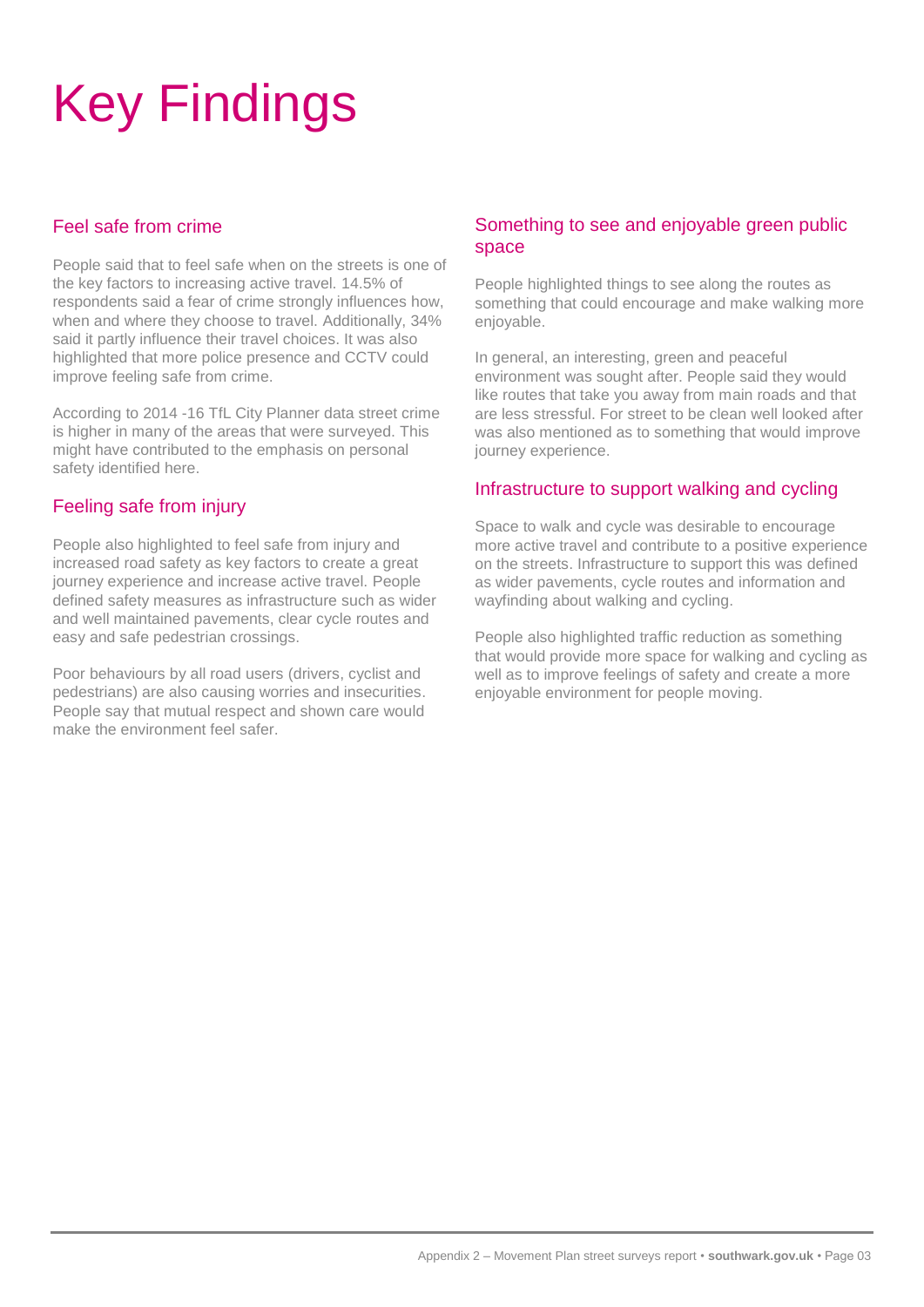# <span id="page-4-0"></span>Summary of how people responded to the open questions

*The numbers in brackets is the number of mentions each theme received in the survey. Please see graphs for more details.* 

#### Question 5 –What do you think is the most important thing for us to focus on to help people walk more?

#### **Feeling safe from injury and crime**

The most mentioned aspect to focus on when delivering a walking network was for people to **feel safe from crime and injury** (36). This was often described as minimising the threat presented to people by cars, fear of crime and other factors that cause worry and insecurity.

**Street lighting** (18) was commonly mentioned in relation to feeling safe. Street lighting is particularly a concern in night time, when there is a need for well-lit places. A few also mentioned street lightening as a possible decorative element to enhance place. More space to walk with wider **pavements with less obstruction** (16) is linked to feeling safe on the streets.

That **crossing roads are easy and safe** (13) is highlighted. This includes more crossing points that are simpler and clearer to reduce stress when crossing as well as reduced **waiting time at crossings** (5). A few people particularly mention Old Kent Road as a difficult and unsafe road to cross.

"Safer crossing along Old Kent Road - I walk to work 40 min each way down the Old Kent Road and I still don't feel confident crossing. Even worse when with the children I work with.'

"Simplify street crossings and making pedestrian traffic the priority."

#### **Create an enjoyable and interesting experience**

Second most uniquely mentioned theme to question five was **greenery and green open space** (25). People would like to see more greenery in the form of parks, vertical gardens etc. To provide quiet and calm space for people as well as for wildlife.

To improve waking experience people would also like to see **quiet and direct walking routes** (12) that connect the places people want to get to. Meaning routes that

take you away from the main roads in which you can feel relaxed and stress free in when moving.

Also a few mentioned **things to see and do** (10) this could be leisure places, public art and shopping.

#### **Information and wayfinding**

**Wayfinding and information about walking opportunities** (18) that directs to points of interest and provides information about facilities in the area is desirable.

People asked for wayfinding and signage in the street to encourage walking trips. For example, to show how close the next station is and how long it would take to walk there. It is also highlighted that information/signage that directs to existing walking and cycling routes would be helpful.

"Hack tube stations & bus stops to communicate to people the next stations and that they can see something on their way there.

People would like to see the council promote the **positive benefits of walking** (14) including health, economic and environmental advantages. To target older people and children walking to school was specifically mentioned as groups of people who would most greatly benefit from walking.

"Advertise more the benefit of walking, and encourage parent to train their children walk to school so it can get into their habit of life <3 Organise a weekend (or day) of walk where Council encourage all take part."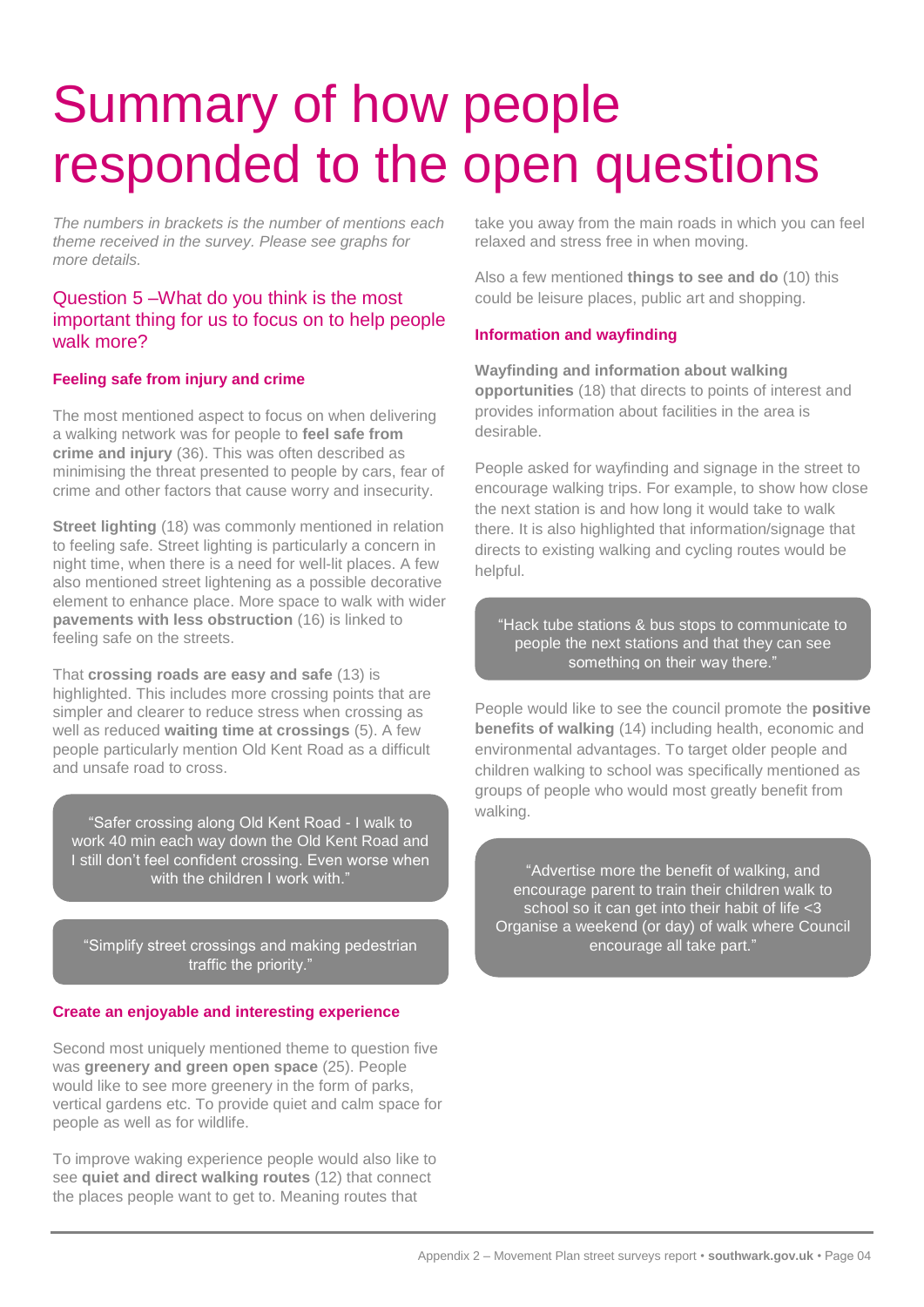#### Question 12 – Are there any action that Southwark could take to help you feel safer in your journeys?

#### **Increased police presence**

To feel safer when travelling in the borough people would like to see more **police presence and CCTV** (20). A few added, **wardens and community support officers** (3) as something that would improve safety. It was also highlighted that places with **more people around and social areas** (3) that are lively also makes people feel safer.

#### **Infrastructure to feel safer**

To have a **more and safer cycle infrastructure/routes** (13) would improve the feelings of safety for cyclist and other road users. People would like to see this leading to keeping cyclists of pavements. For there to be routes away from main routes and to make cycling through intersections safer.

Respondents said they would like to see **wider and wellmaintained pavements/walking routes** (13). Including enough space to walk, with smooth pavements to minimize risk for trips and falls. Further, people would like **better lighting** (21) including more and brighter lights, especially on backstreets, narrow roads and in parks.

"I tripped on a paving stone and fell into the road. Luckily it was at a crossing and the driver was slowing anyway."

"Encourage cyclists to respect pedestrians"

#### **Safety in behaviours**

People would like to see more **mutual respect between all road users and clarity of rules** (4). For example, drivers to show care towards pedestrians especially at crossings and for pedestrians can be more attentive and pay closer look to where they are going. Further, for **improved cyclist behaviours** (9) and cyclists to show respect for road rules. People also mention they would feel safer with **reduced crime and anti-social behaviours** (7).

"For people to be a bit more polite towards each other.

#### Question 15 – When thinking about how you move and travel in Southwark, if you could wish for one thing that would improve your experience, what would it be?

#### **Improved public transport**

People would like more **public transport that is reliable, direct and accessible with less overcrowding** (28). Also, people would like more tube stops and public transport access in the South East with specific mentions of the **Bakerloo Line Extensions** (5).

"To have more alternative ways of travel, especially during peak hour."

"Better public transport and cycling paths to reduce car traffic."

#### **Space to walk and cycle**

People would like to see active travel options being prioritised and space to be allocated for it (5). This includes **more and better cycle infrastructure/routes** (13) and **wider and well-maintained pavements** (6) for improved pedestrian experience.

"Fill in pot holes/fix paving stones faster. Lots of old people who could hurt themselves badly live locally."

#### **Enjoyable environment – green, clean and things to do**

To enjoy the streets and for them to be looked after and **clean and tidy** (8). Including there being **things to do and see** (8), **greenery** (12) and **places to sit and rest and public toilets** (6).

#### "More festivals for people to gather together."

#### **Traffic reduction and safety**

People would like to see **traffic reduction** (10) and improved **safety** (8) in the streets. This entails **better lighting** (8) which is linked to feeling safer at night.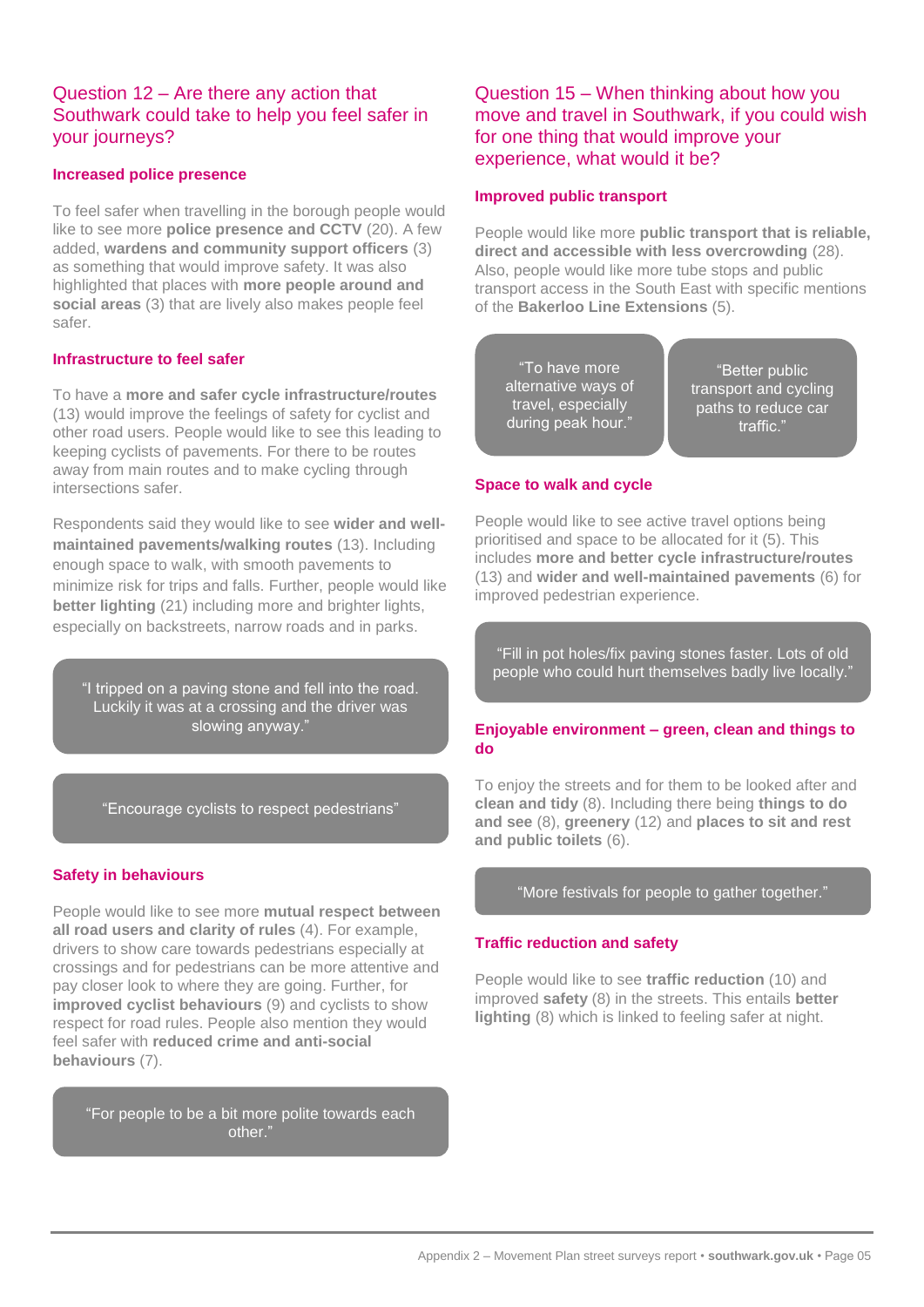# <span id="page-6-0"></span>Respondents profile

#### Question 1– In what capacity are you responding to this consultation?

Total respondents: 207 Total comments: 235



**Note:** Respondents could select more than one option.

#### Question 17 – Age

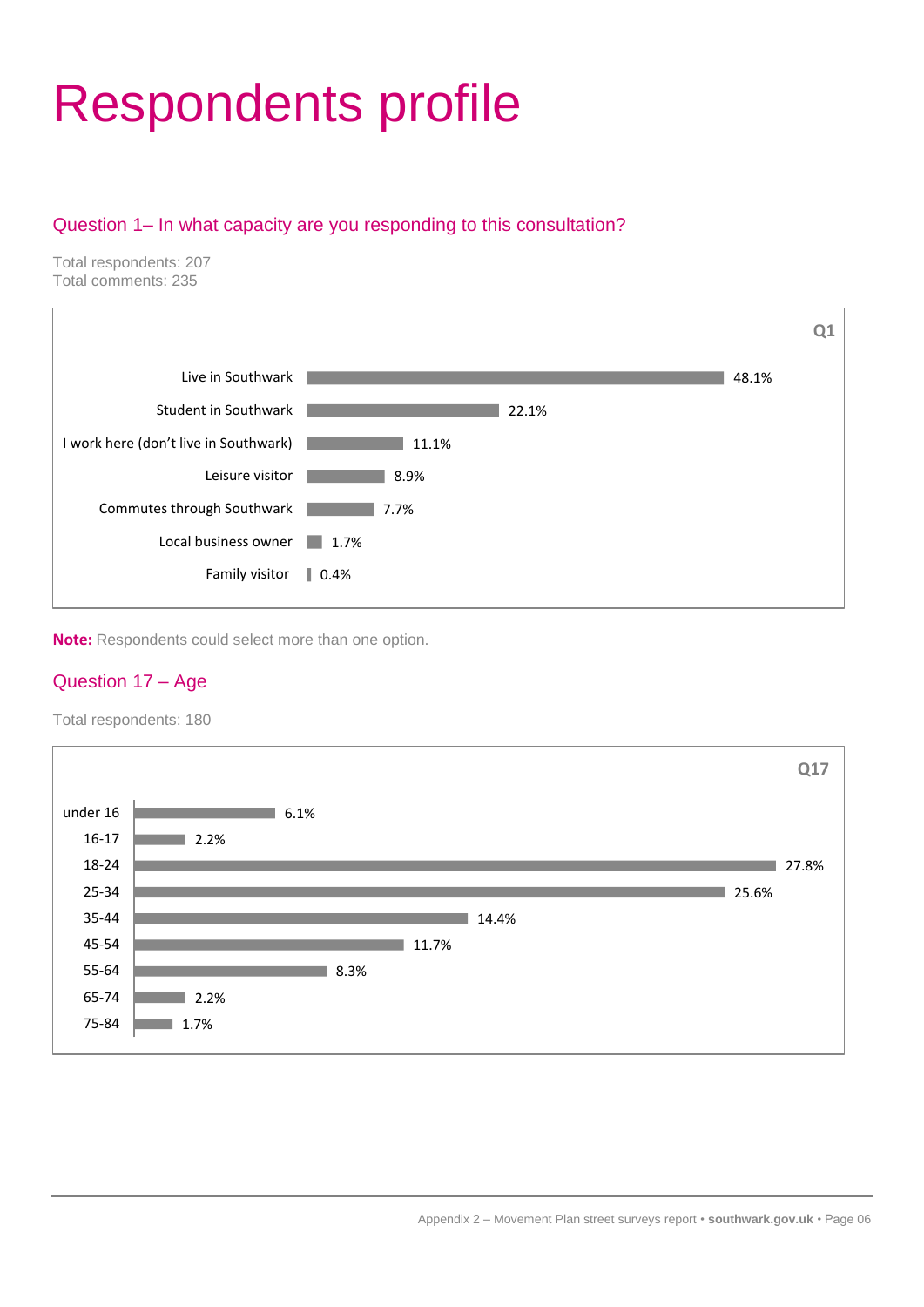#### Question 18(a) – Are your day to day activities limited because of a health problem or disability which has lasted, or is expected to last, at least 12 months?

Total respondents: 195



#### Question 18(b) – Nature of impairment

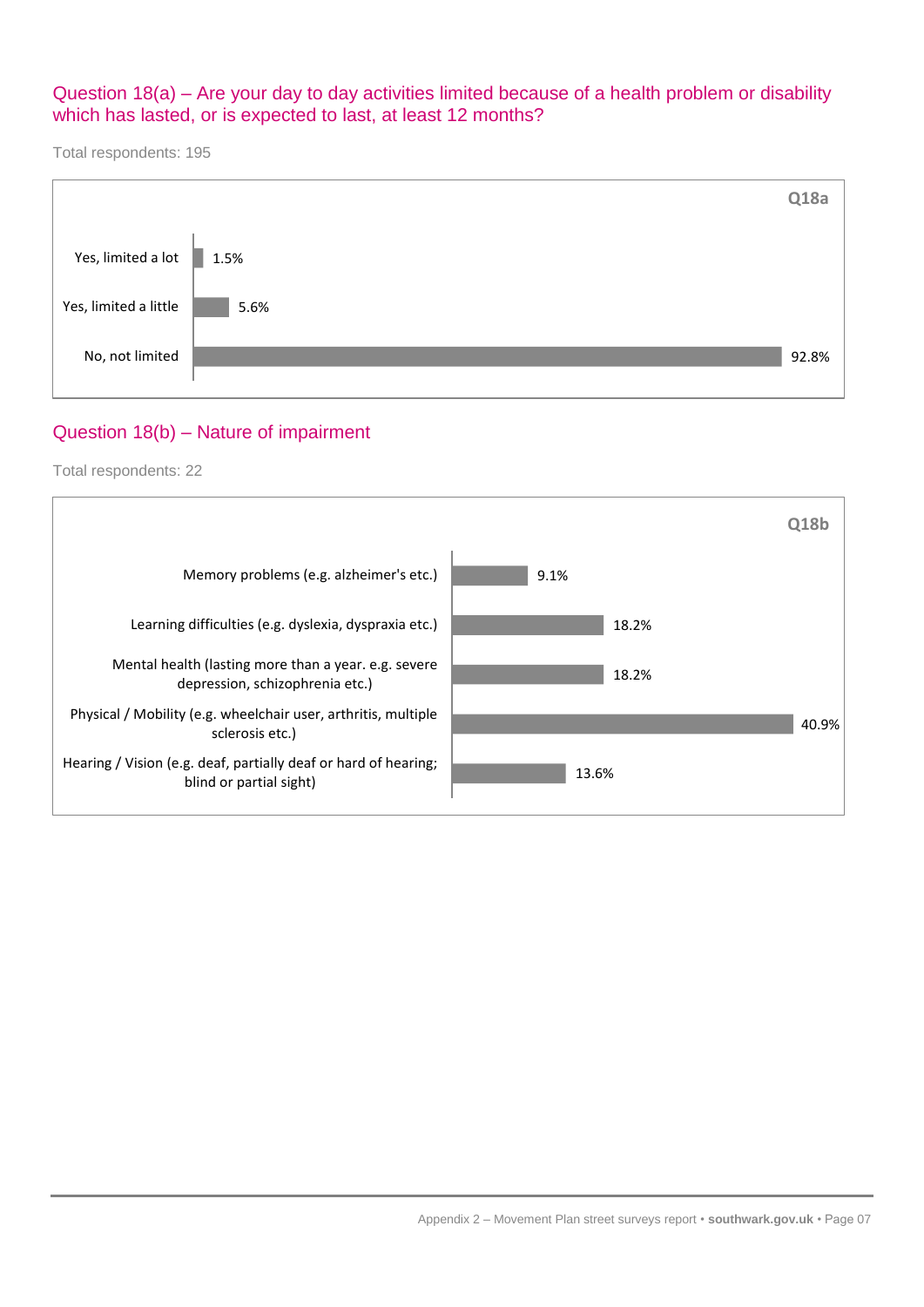#### Question 19 – Ethnicity

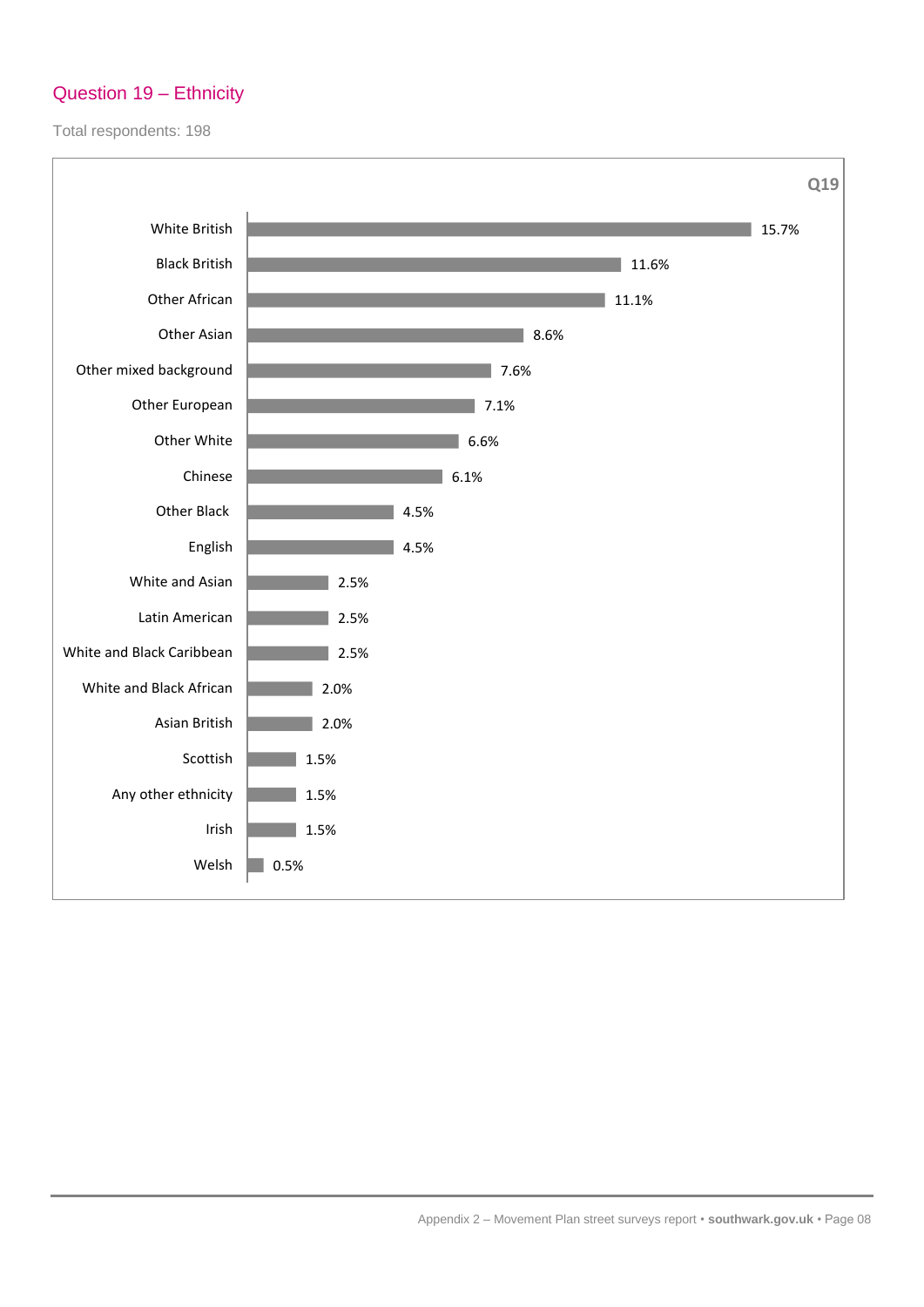#### Question 20 – Gender Identity

Total respondents: 198



#### Question 21 – Sexual orientation

Total respondents: 190



#### Question 22 – Religion

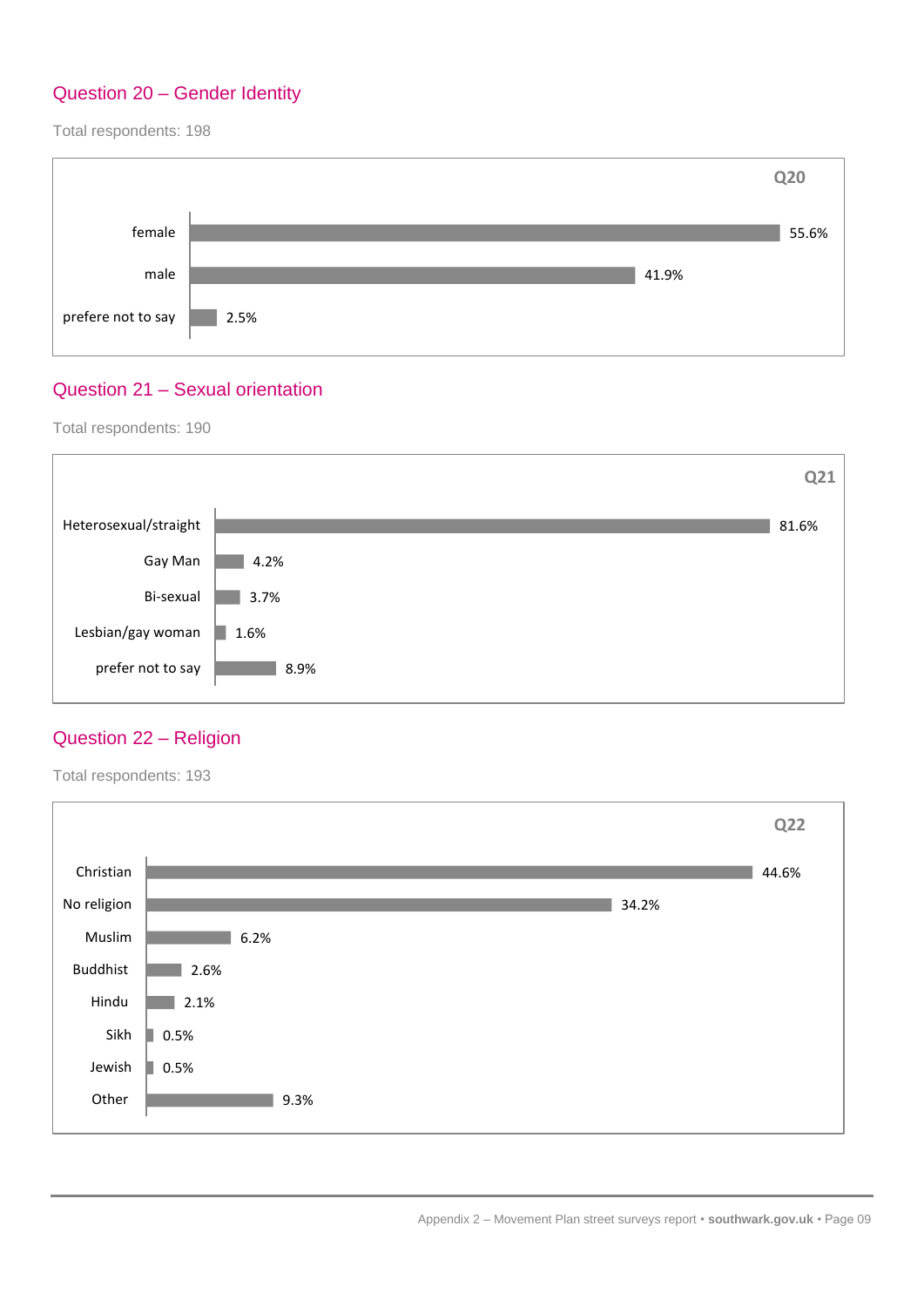#### Question 23 – Did you find this consultation clear and easy to complete?

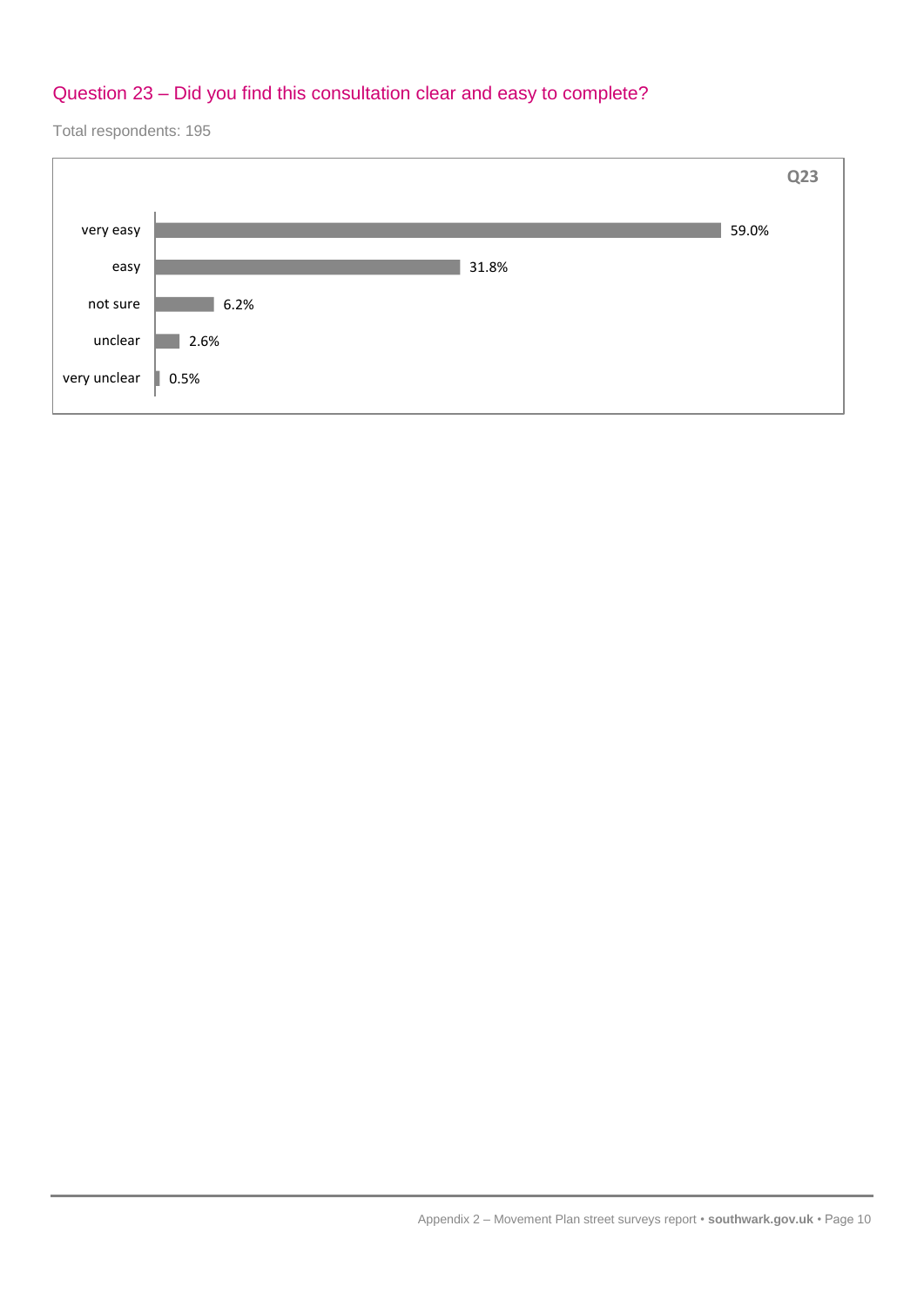#### Question 16 – Postcode

Total respondents: 156



156 People provided postcodes in their responses, however only 152 were attributable to existing postcodes. Most of the postcodes contained only the initial district code; therefore for consistency the map was produced using the postcode district boundaries.

6 respondents provided home postcodes which are from outside London: Leeds, Orpington, Southampton, Epsom, Brighton and Blyth. Half of them were in Southwark for leisure or visiting family and half were working or owning a business in Southwark.

146 respondent's postcodes are within greater London boundaries, of which 95 in Southwark, 10 in Lambeth and 13 in Lewisham which are the boroughs sharing most of Southwark's boundaries.

43 respondents live within the SE1 postcodes which includes 4 of the surveys locations.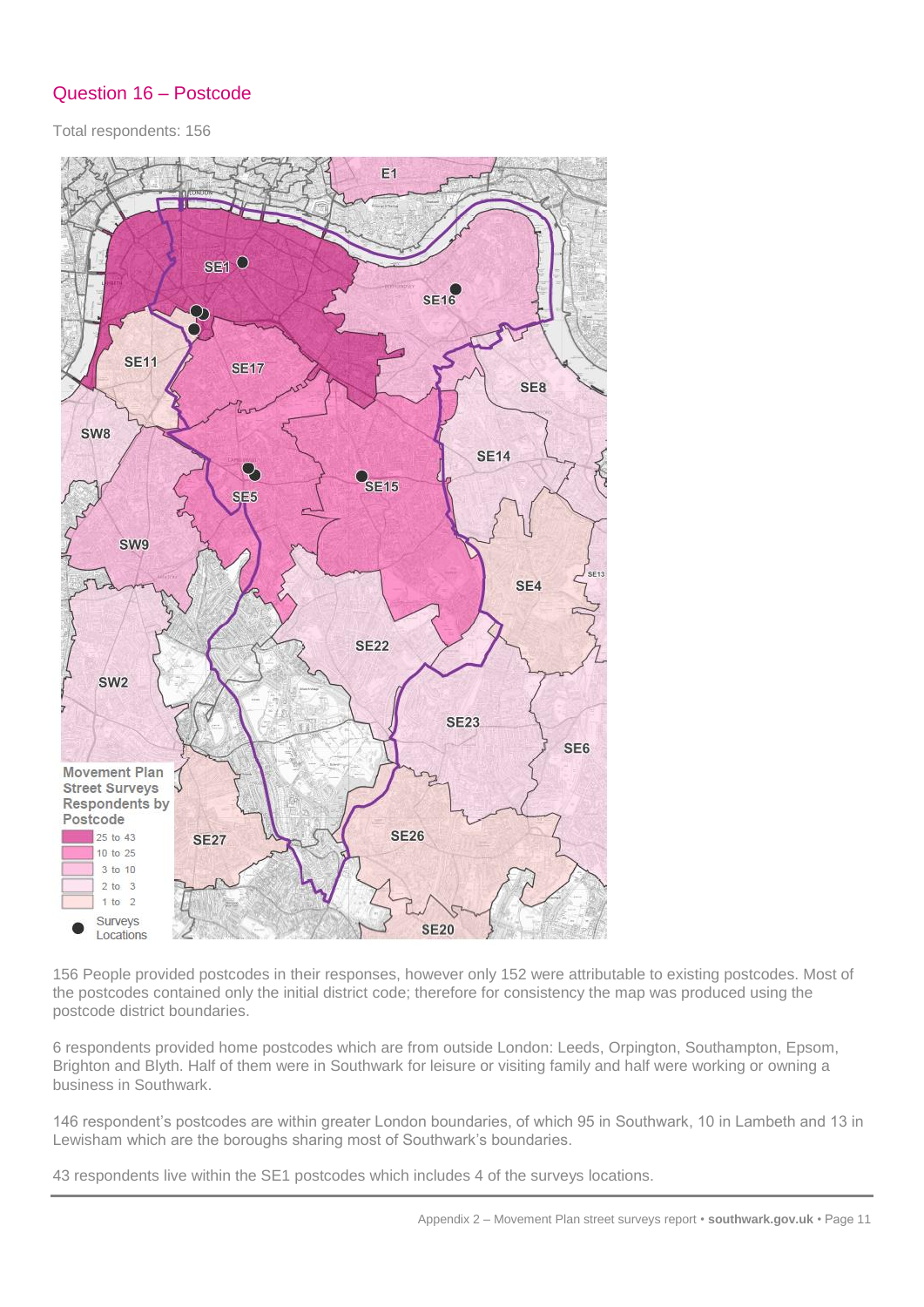# <span id="page-12-0"></span>How people responded

#### Question 2 – Select all the ways you travel in Southwark more than once a week?

Total respondents: 207 Total comments: 551



**Note:** Respondents could select more than one option.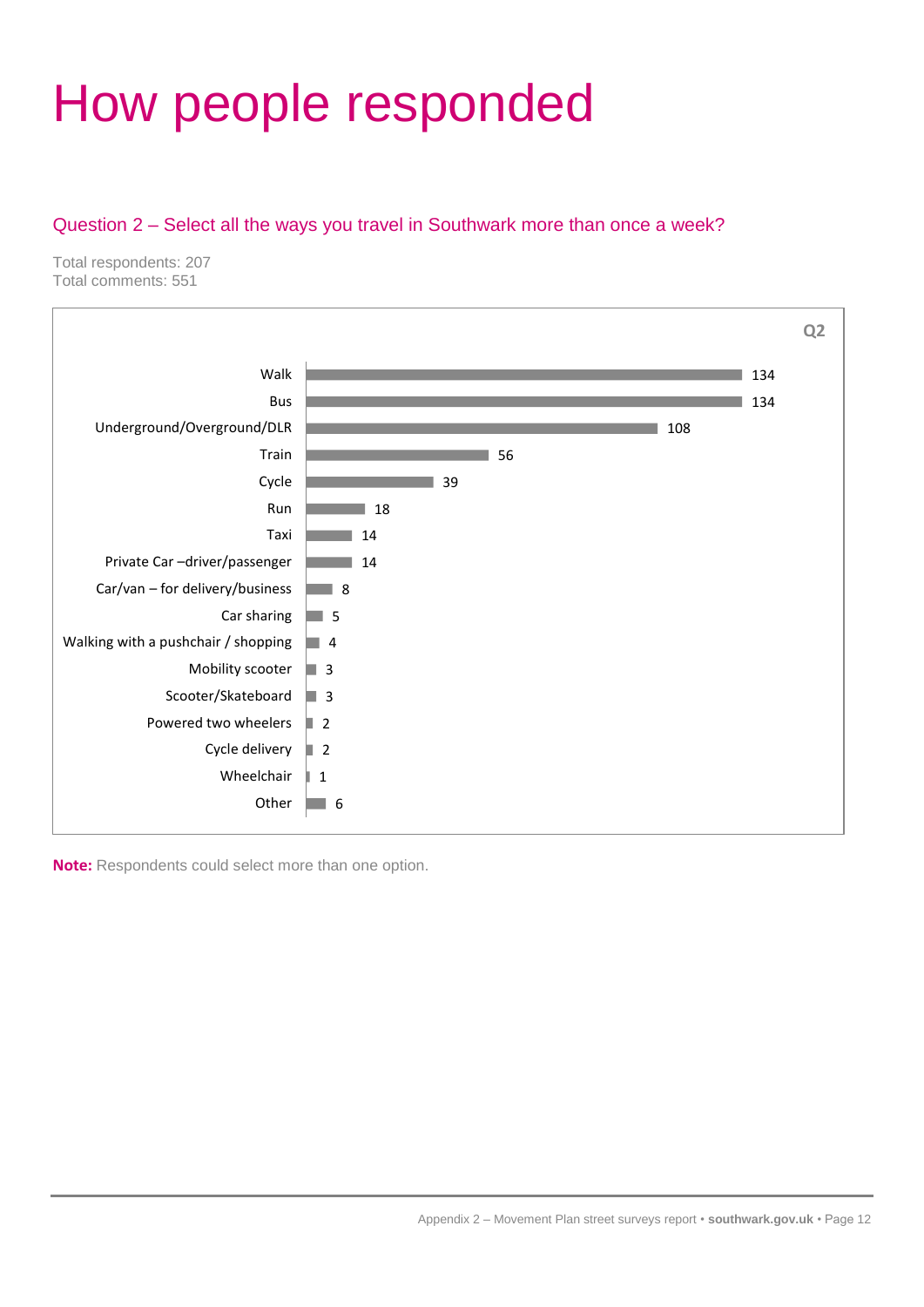#### Question 3 – How often do you walk for 10 minutes or more?

Total respondents: 202



#### Question 4 – Thinking about what you currently experience and what could encourage you to walk more in the future?

Total respondents: 203 Total comments: 905



**Note:** The respondent could choose up to 5 factors.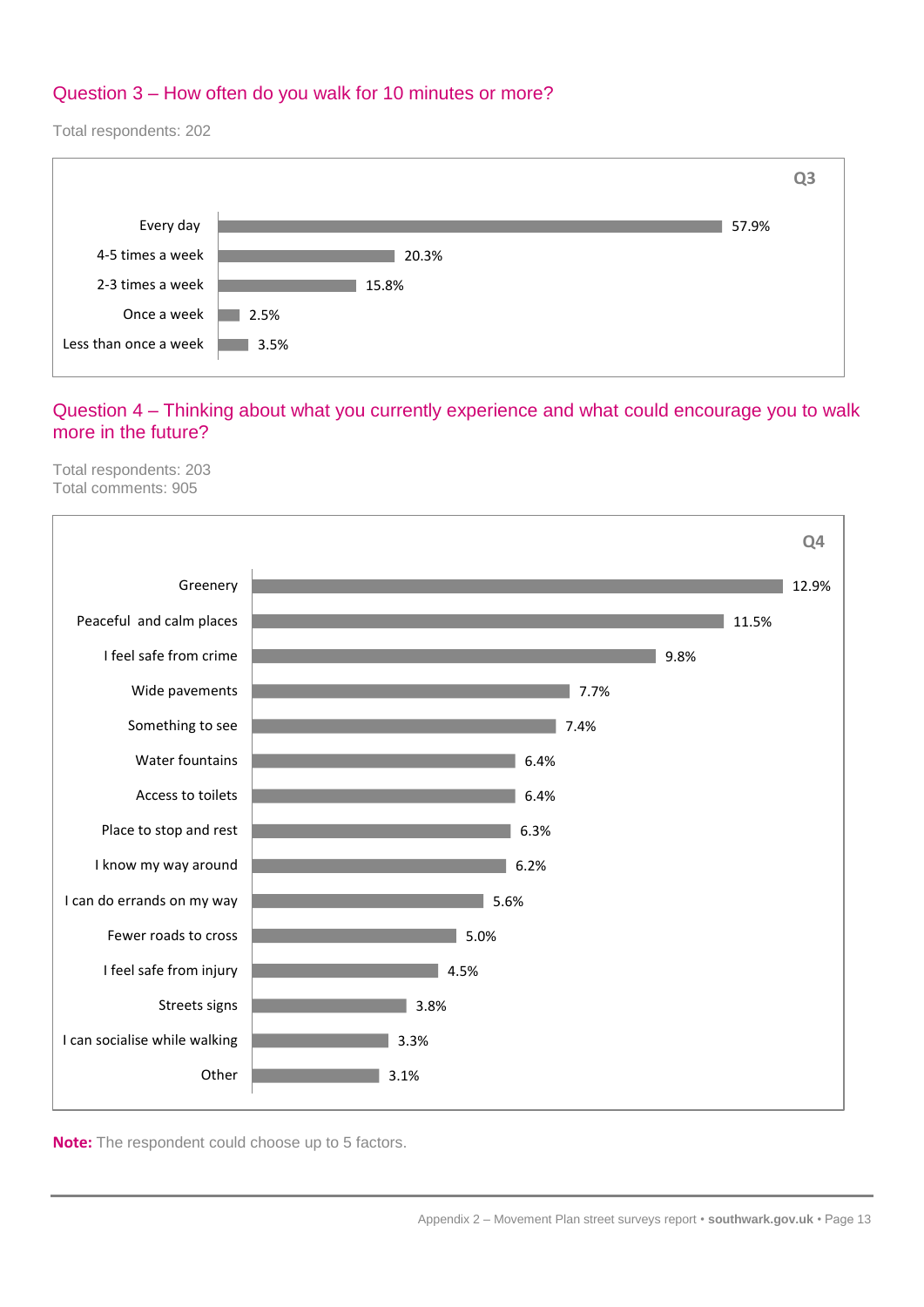Question 5 – There are approximately 300km of roads in the borough, which people can walk on. We want to develop a walking network that helps people walk more in the borough, but we have limited resources to do this. What do you think is the most important thing for us to focus on to help people walk more?

Total respondents: 173 Total comments: 287



**Note:** Comments could contain more than one theme, therefore the total number of comments is higher than the number of respondents.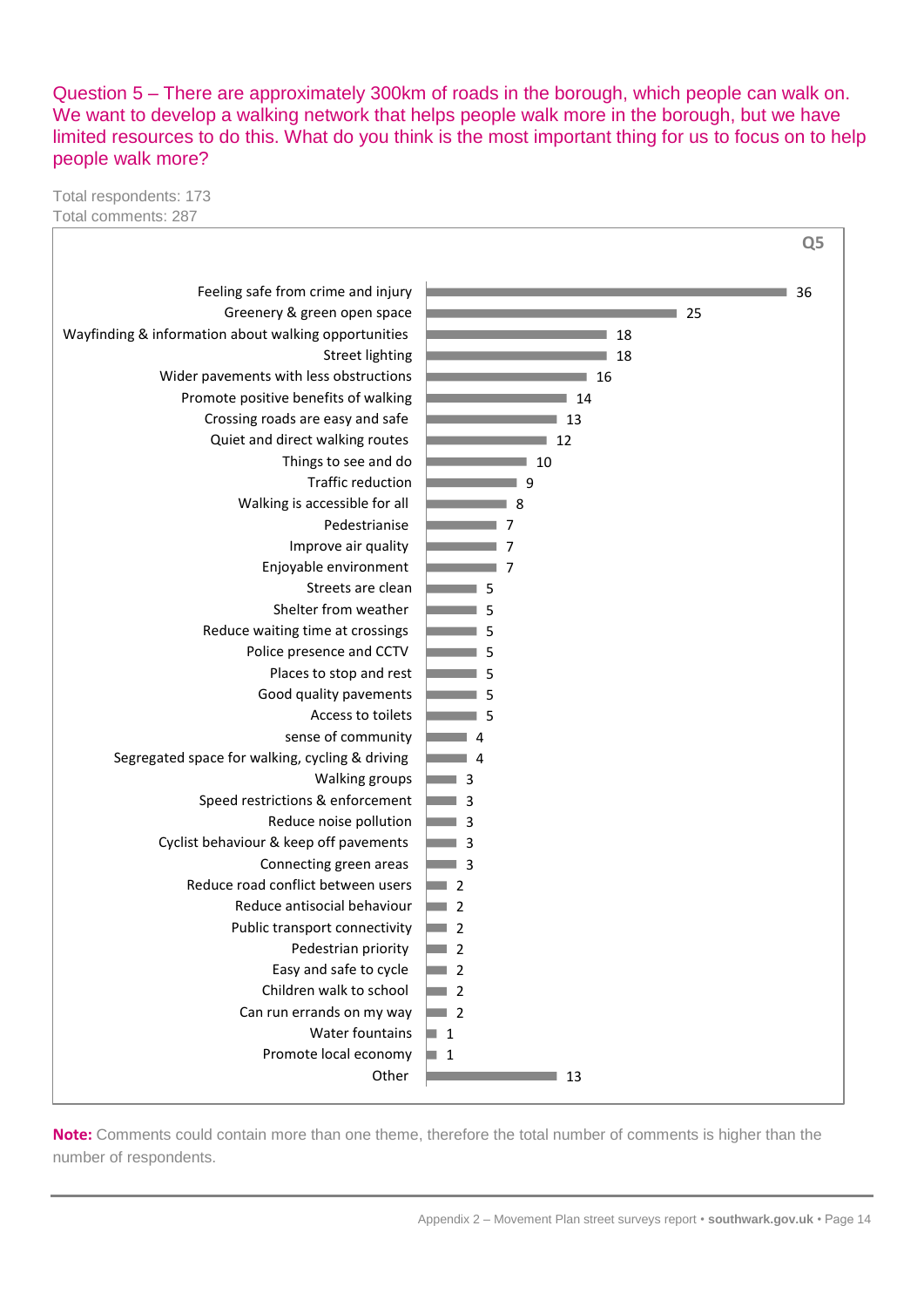#### Question 6 – What town centre/highstreets do you most often visit?

Total respondents: 114



**Note:** The low response rate to question 6 is due to respondents selecting more than one option when only one should have been selected. In the cases were respondents did select more than one option their answer was noted as a no answer.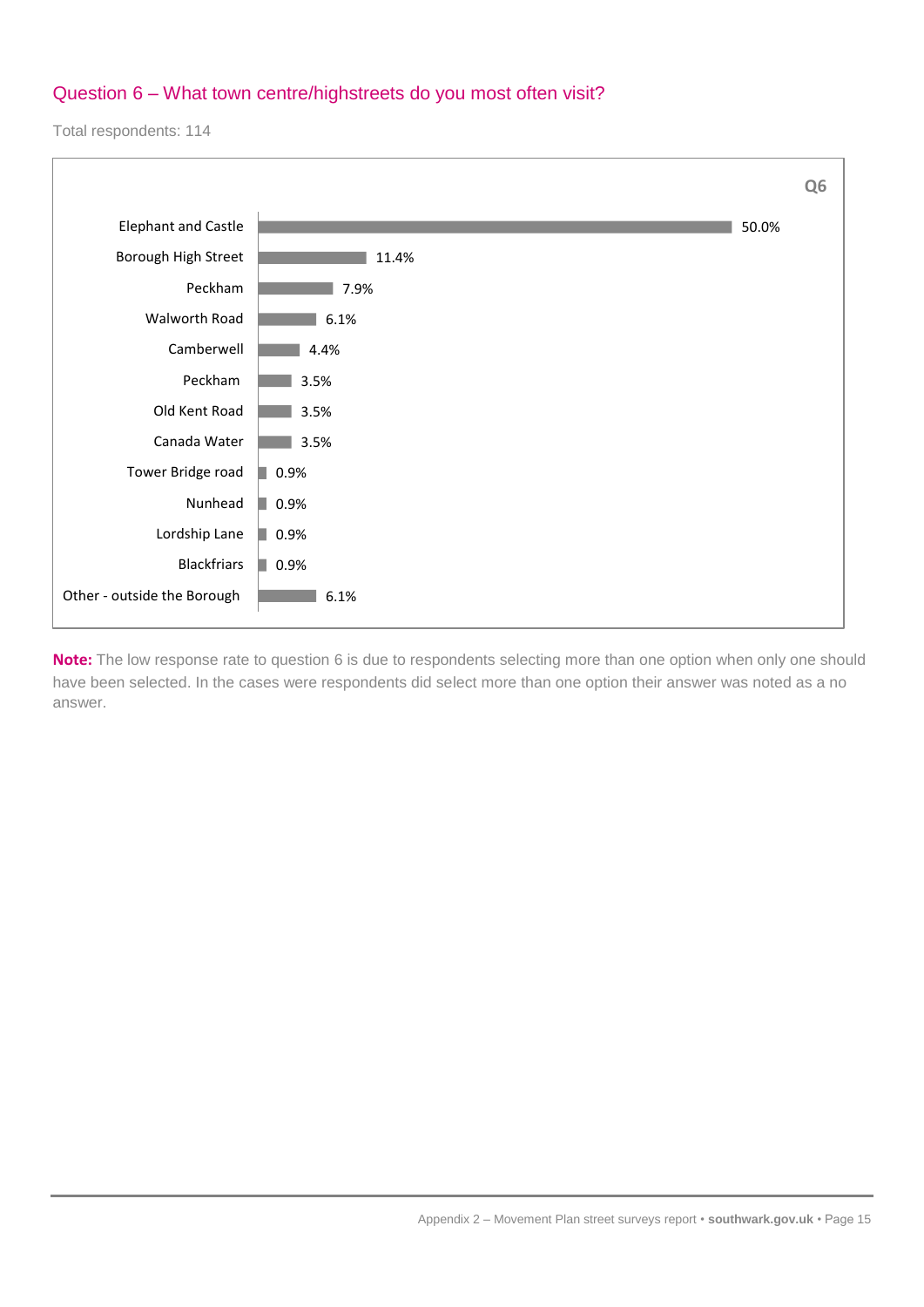

#### Question 7 – How often do you visit your town centre/high street for the following purpose?

**Comment:** "Other" purposes for travelling to a town centre/high street included going to church, for fun/to explore areas, working from home and going to the doctor.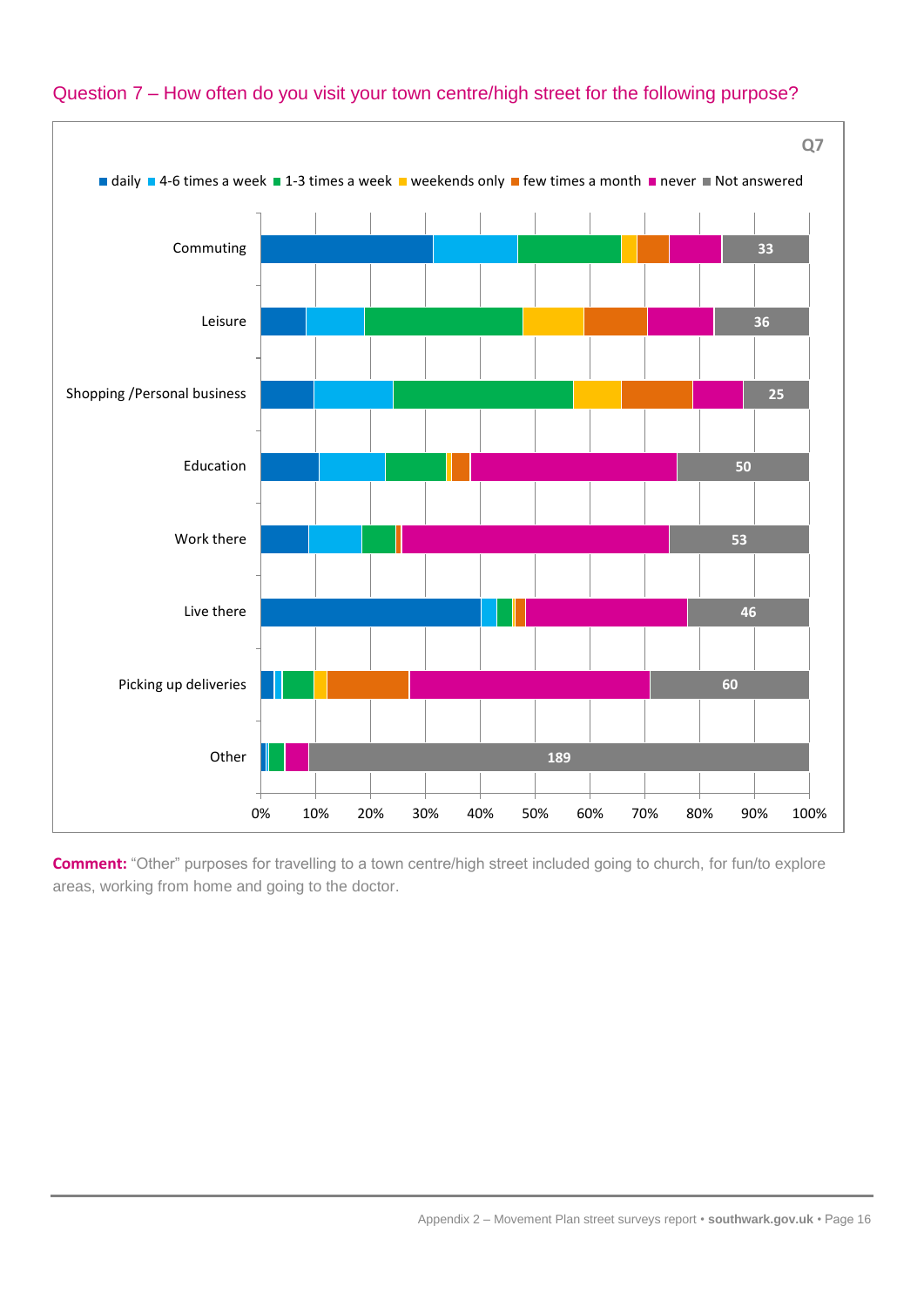#### Question 8 – Have you been involved in a road collision or near miss in the past year?

Total respondents: 202



#### Question 9 – If yes, how were you travelling when it happened?

Total respondents: 41



#### Question 10 – if yes, who did you contact when it happened?

Total respondents: 40



Appendix 2 – Movement Plan street surveys report • **southwark.gov.uk** • Page 17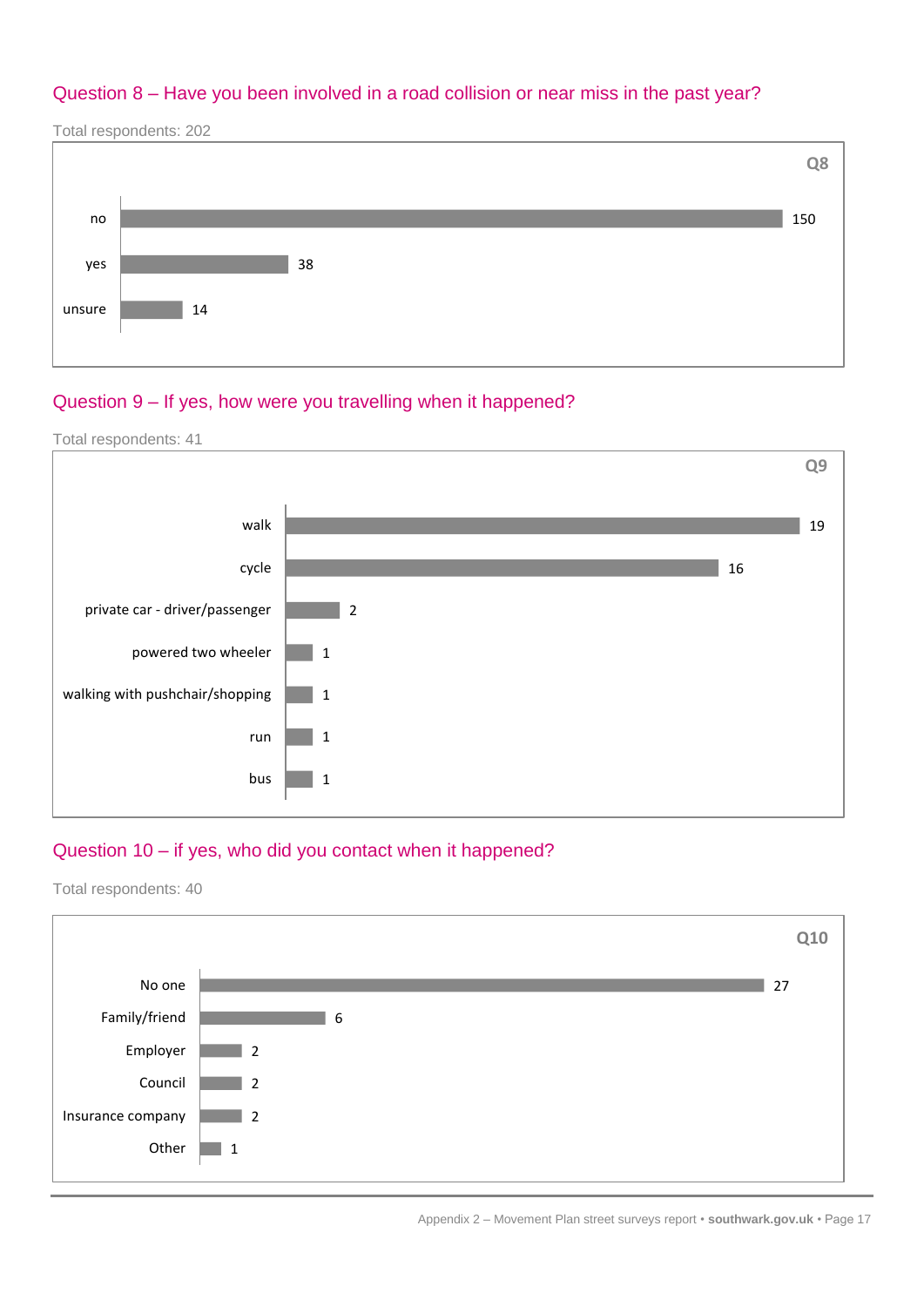#### Question 11 – Did you change your travel behaviour after that?



Appendix 2 – Movement Plan street surveys report • **southwark.gov.uk** • Page 18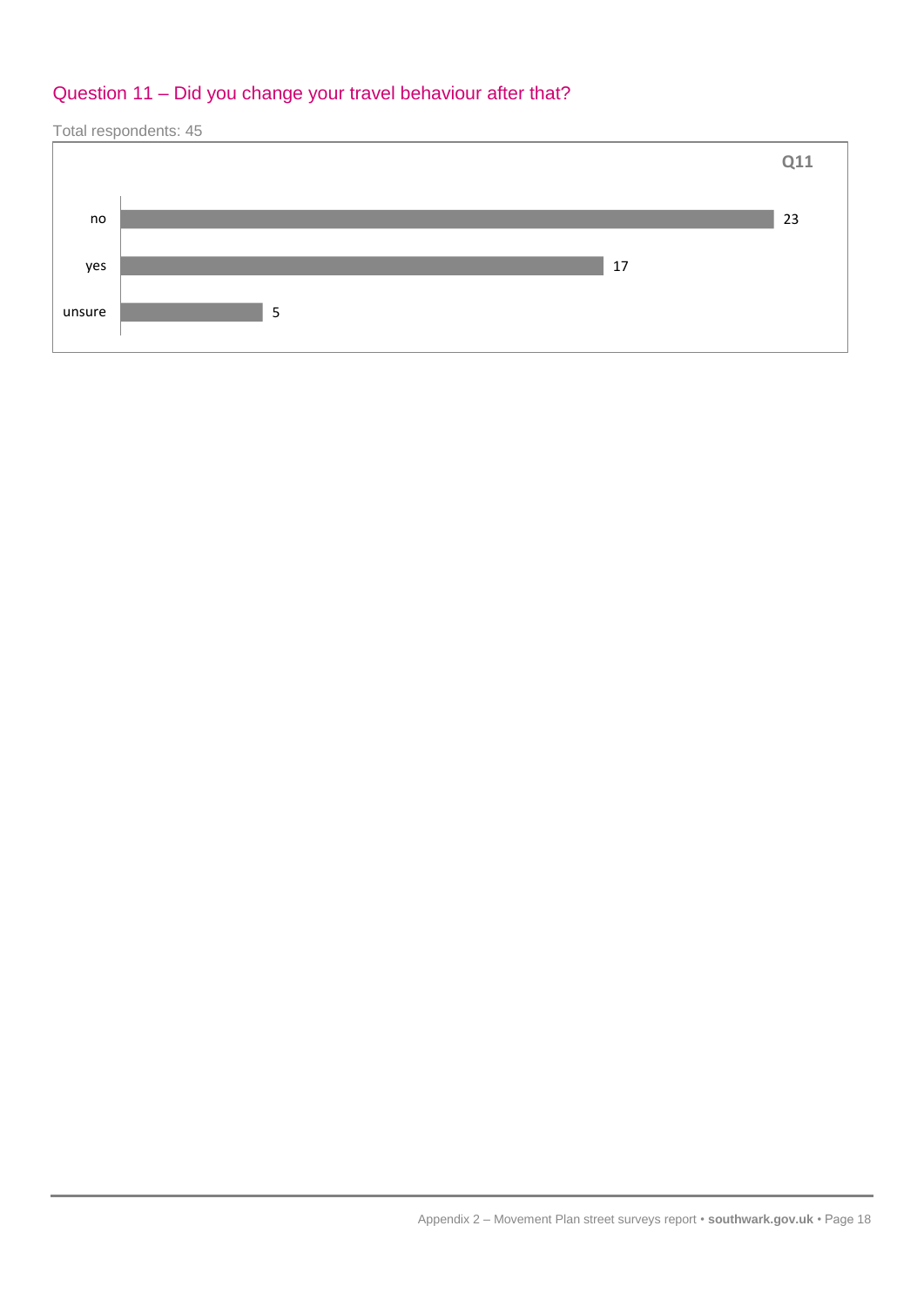#### Question 12 – Are there any action that Southwark could take to help you feel safer in your journeys?

Total respondents: 115 Total comments: 141



**Note:** Comments could contain more than one theme, therefore the total number of comments is higher than the number of respondents.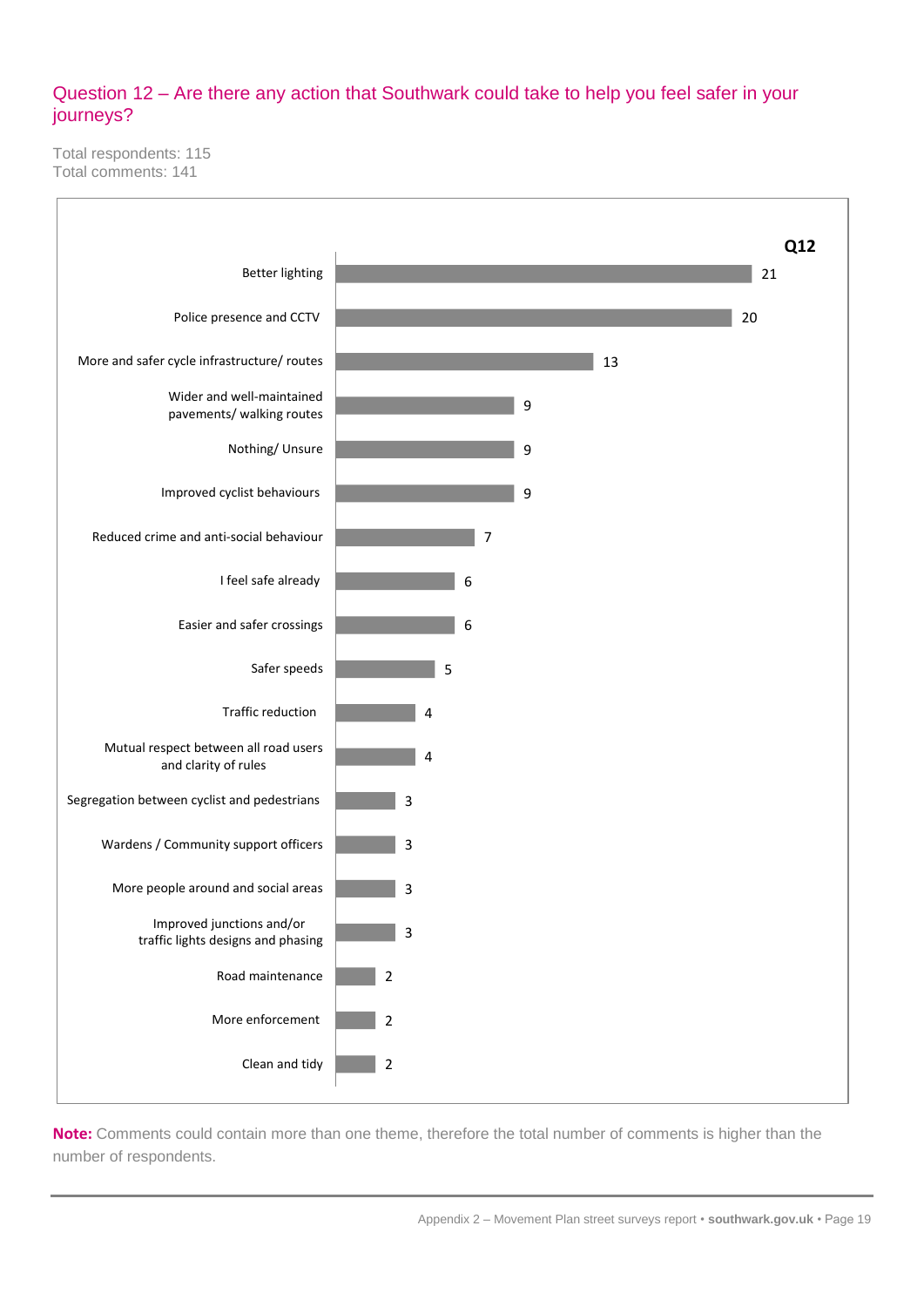#### Question 13 – To what extent does a fear of crime influence how, when and where you travel?

Total respondents: 159



Question 14 – In the delivery of the Movement Plan – how would you like to be engaged in conversations about project and programmes affecting your local areas?

Total respondents: 160 Total comments: 205



**Note:** Respondents could select more than one option.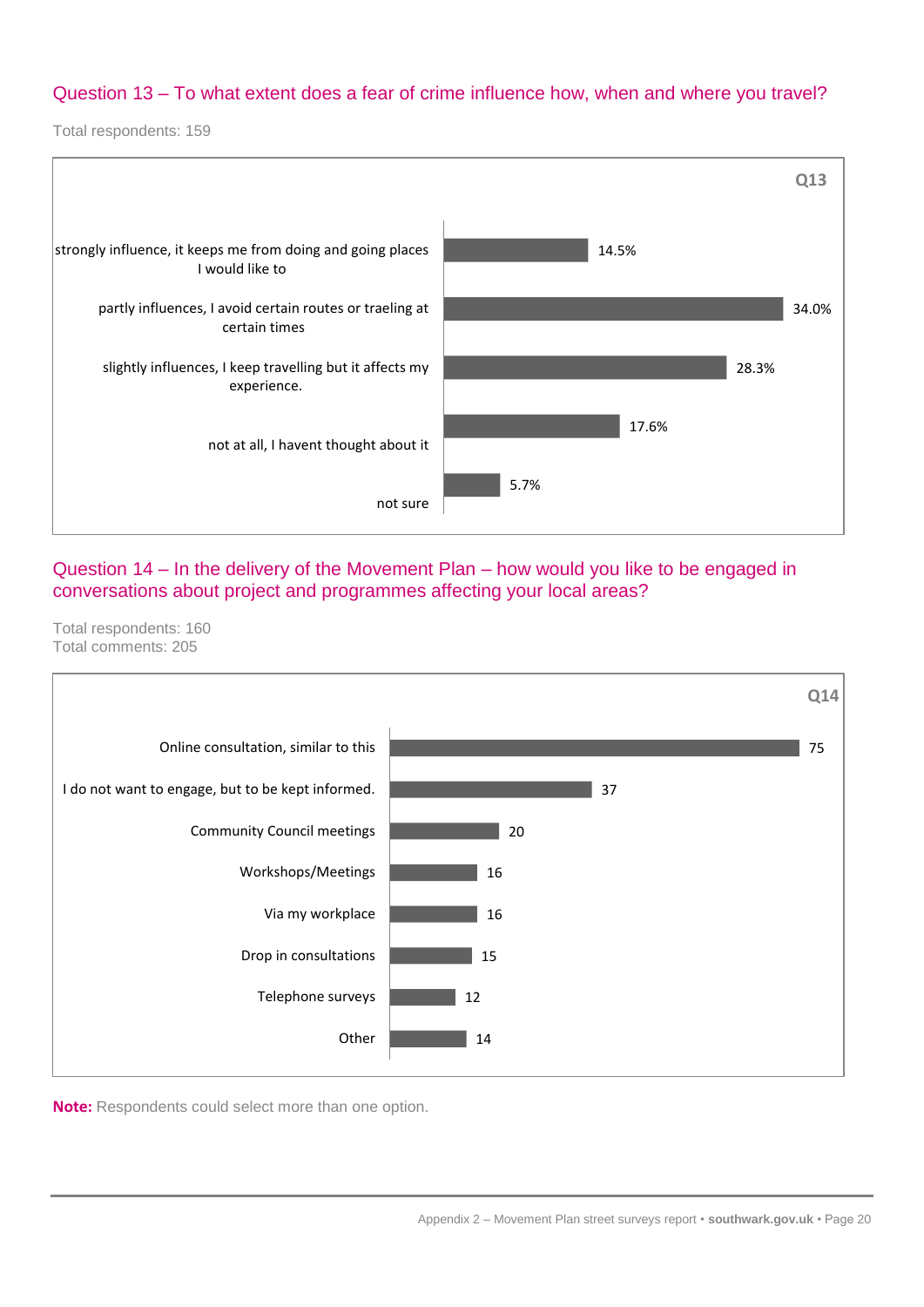#### Question 15 – When thinking about how you move and travel in Southwark, if you could wish for one thing that would improve your experience, what would it be?

Total respondents: 132 Total comments: 154



**Note**: Comments could contain more than one theme, therefore the total number of comments is higher than the number of respondents.